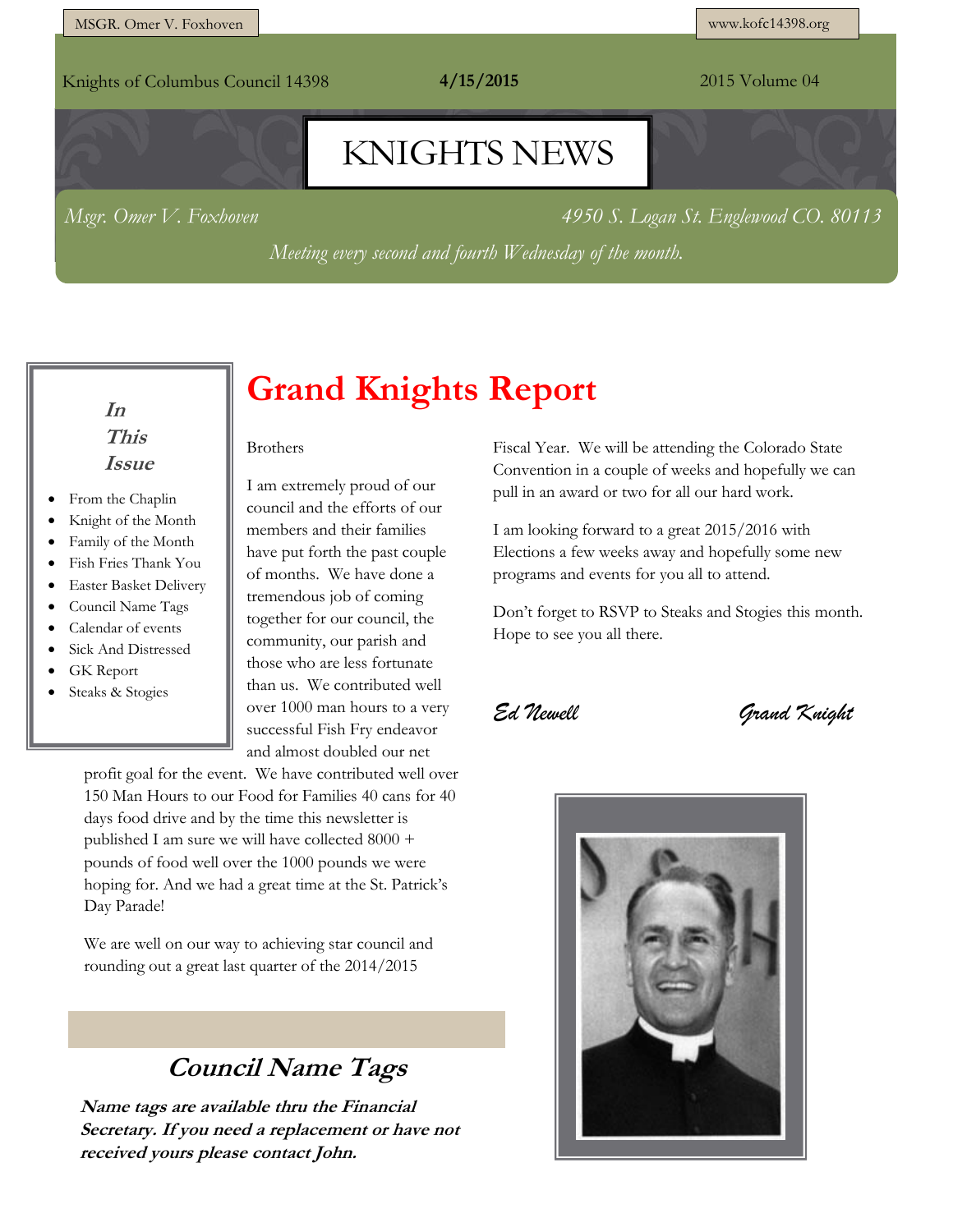### **From The Chaplain**

After Easter …

Hopefully you refrigerated the eggs that were picked up out of your flower bed or hidden under furniture. They'll make tasty egg salad if you have; they'll make other things happen if you didn't.

Hopefully you have recovered from the chocolate binge … that is if the kids let you have any.

Hopefully you have been able to realize by now that your Lenten sacrifices were for a purpose, i.e. to make you a better husband, father, brother, Knight.

Hopefully the changes you've made in your spiritual life have made your Post-Easter days rewarding.

Hopefully the changes will be long-lasting and will continue to make you more like a son of God with the passing of each day.

The days / weeks / months after Easter are days filled with hope, promise and expectation. May these days be fulfilling and lot more rewarding than egg salad or earless chocolate bunnies.

Blessed Easter to you and your families.

#### *Fr. Bob Fisher* Chaplain



## **KNIGHT OF THE MONTH**

Congratulations to Brother Kyle Schaff. Brother Kyle is still in his first year of being a knight but is already a 3rd degree knight. Kyle is very active in our council and attends the meetings on a regular basis. Kyle contributes to our programs and routinely help where needed. Recently Kyle attended all 6 fish fries contributing to the success of these events. Kyle is one step away from achieving his shining knight award. He needs to recruit a new member. Kyle would be the first knight in our council to achieve this award. Thanks for all your hard work and dedication. Sorry for the Bad Photo but apparently Kyle is camera shy.



### **FAMILY OF THE MONTH**

Congratulations to Brother Knight Jeff Frasier and his Family for receiving Family of the Month for March. Jeff was instrumental in the success of our Lent fish fry's in February and March. Brother Jeff also attends and contributes to other programs throughout the year such as parish fair and St. Patrick's Day parade float. Jeff is self-employed owning a lawn sprinkler service. Jeff is married to Lori. Lori is a Senior VP of Human Recourses and Administration at a Finance company. She is also very active at All Souls School and is a Lector at All Souls. They have three children. Finn 16, is a sophomore at Mullen High School, is active in the Boy Scouts and an Alter Server at All Souls. Kenna 14 is in 8<sup>th</sup> grade at All Souls and is an Altar Server. Colleen 9 is in 3rd grade at All Souls and is a basketball player and competitive dancer. Thanks for all your Hard Work and Dedication to our Council, Church and Community.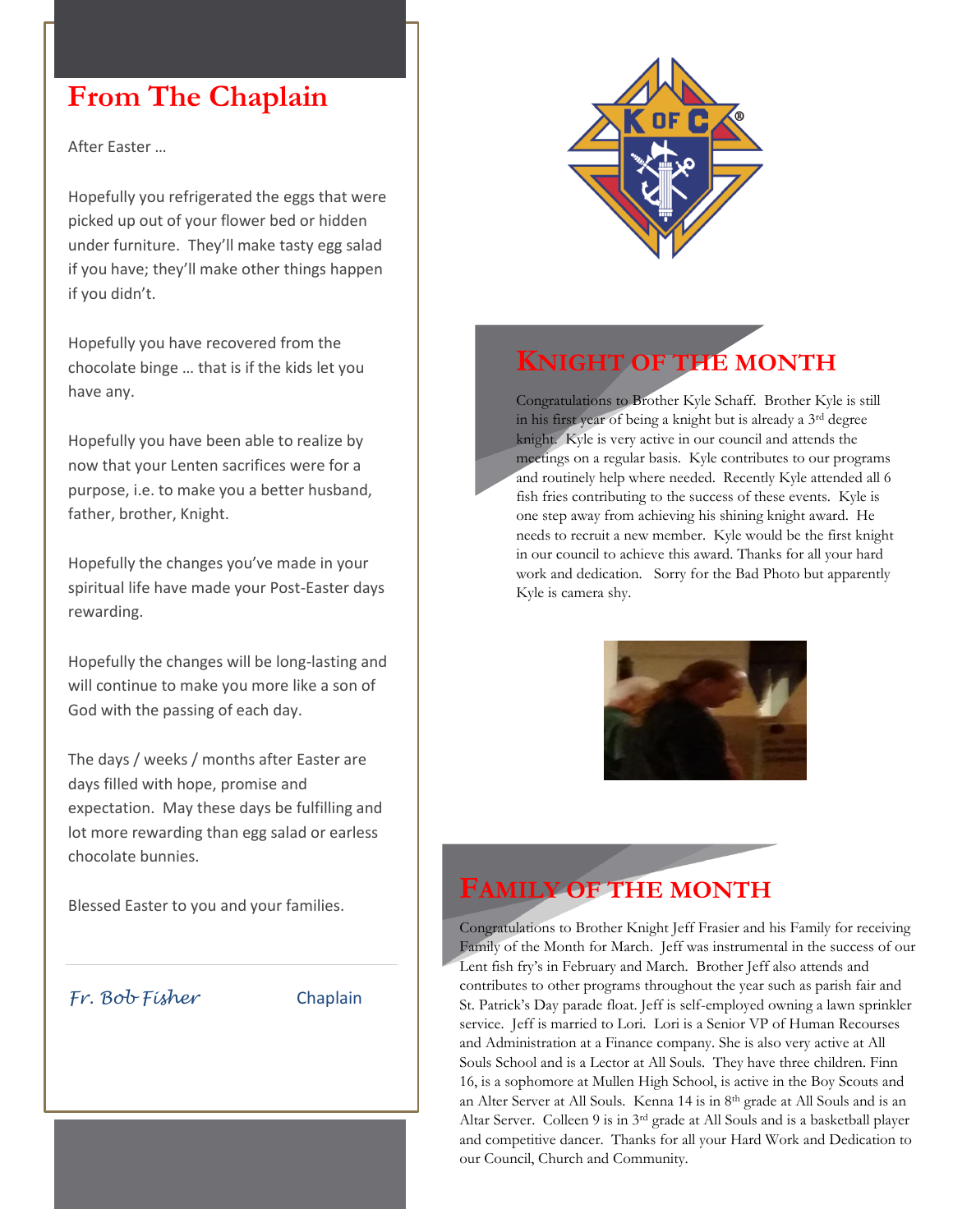#### **14398 Council Calendar**

**Wed Apr 1, 2015 6pm - 7pm Marion Hour Prayer and Perpetual Help Novena Thu Apr 2, 2015 Maundy Thursday Fri Apr 3, 2015 Good Friday Sat Apr 4, 2015 Holy Saturday Sun Apr 5, 2015 Easter Sunday 8am - 11am Easter Basket Delivery Easter Monday Wed Apr 8, 2015 6pm - 7pm Marion Hour Prayer and Perpetual Help Novena 7pm - 7:30pm Rosary 7:30pm - 8:30pm Business Meeting Fri Apr 10, 2015 6:30pm - 9:30pm Coffeehouse Sun Apr 12, 2015 12pm - 2pm Food Pick up and sort Mon Apr 13, 2015 Thomas Jefferson's Birthday Tue Apr 14, 2015 Newsletter/Knight and Family of the Month Report Due Wed Apr 15, 2015 6pm - 7pm Marion Hour Prayer and Perpetual Help Novena Thu Apr 16, 2015 7pm - 8pm Resect Life Holy Hour. Sat Apr 18, 2015 5:30pm - 7:30pm Breakfast prep 8:00am-12pm All Souls School Shred-a-thon Sun Apr 19, 2015 6am - 12pm Breakfast Wed Apr 22, 2015 6pm - 7pm Marion Hour Prayer and Perpetual Help Novena 6:30pm - 7:30pm 1st Degree & Programs Meeting**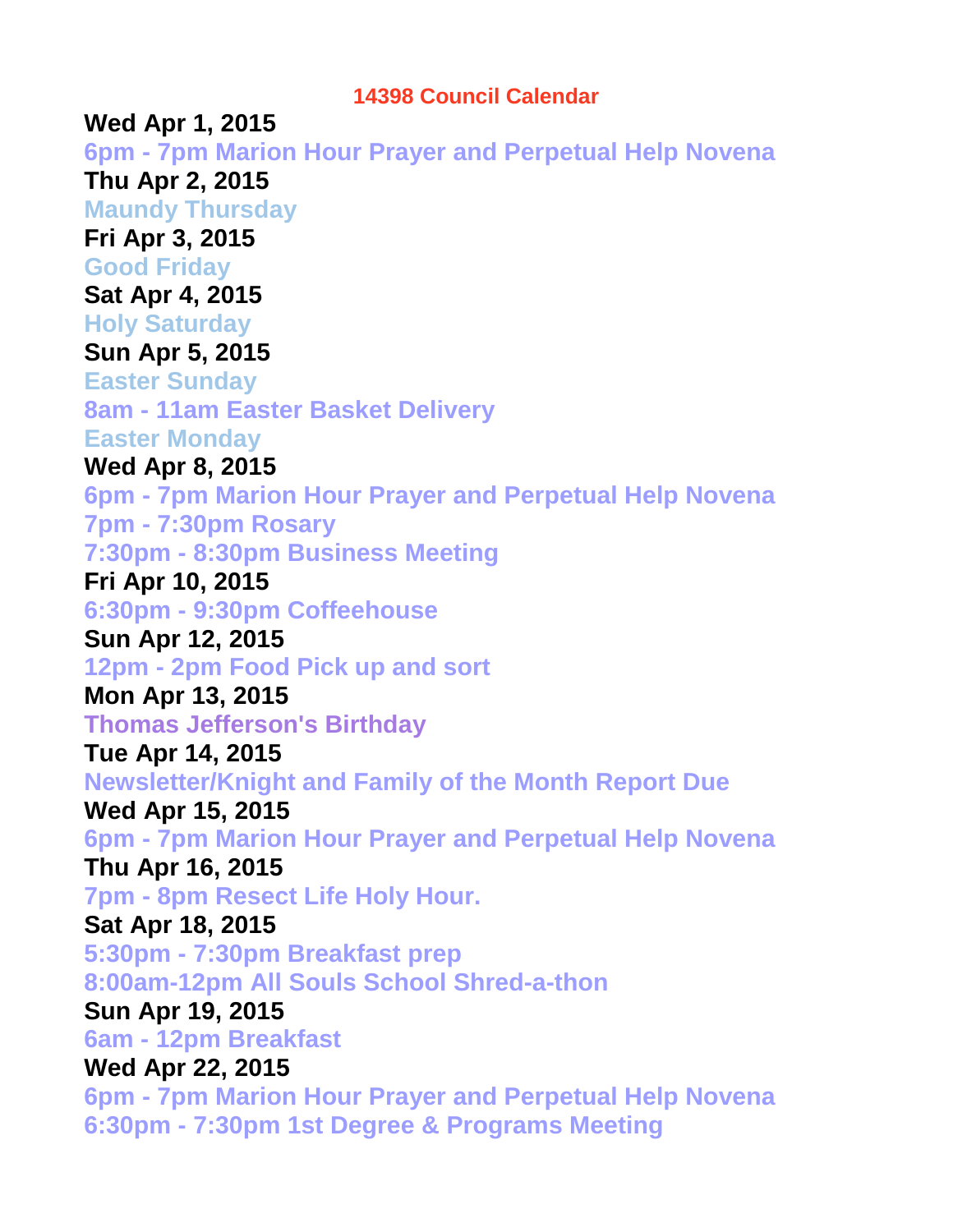**Thu Apr 23, 2015 State Convention Fri Apr 24, 2015 State Convention Sat Apr 25, 2015 State Convention Sun Apr 26, 2015 State Convention Mon Apr 27, 2015 RSVP Due Steaks and Stogies. Wed Apr 29, 2015 5:30pm - 10pm Steaks and Stogies 6pm - 7pm Marion Hour Prayer and Perpetual Help Novena Wed May 6, 2015 6pm - 7pm Marion Hour Prayer and Perpetual Help Novena Sun May 10, 2015 Mothers' Day Wed May 13, 2015 6pm - 7pm Marion Hour Prayer and Perpetual Help Novena 7:30pm - 8:30pm Meeting Cancelled Thu May 14, 2015 Ascension Day Newsletter/Knight and Family of the Month Report Due Fri May 15, 2015 6:30pm - 9:30pm Coffeehouse**

Please remember to view the current calendar for all updated events on the website<http://www.kofc14398.org/Calendar.html>



**Scan our Quick Response Code with your smart phone or look us up at <https://www.facebook.com/KofcCouncil14398> and LIKE our Facebook page to keep up with your All Souls Knights events and photos.** [WWW.KOFC14398.ORG](http://www.kofc14398.org/)